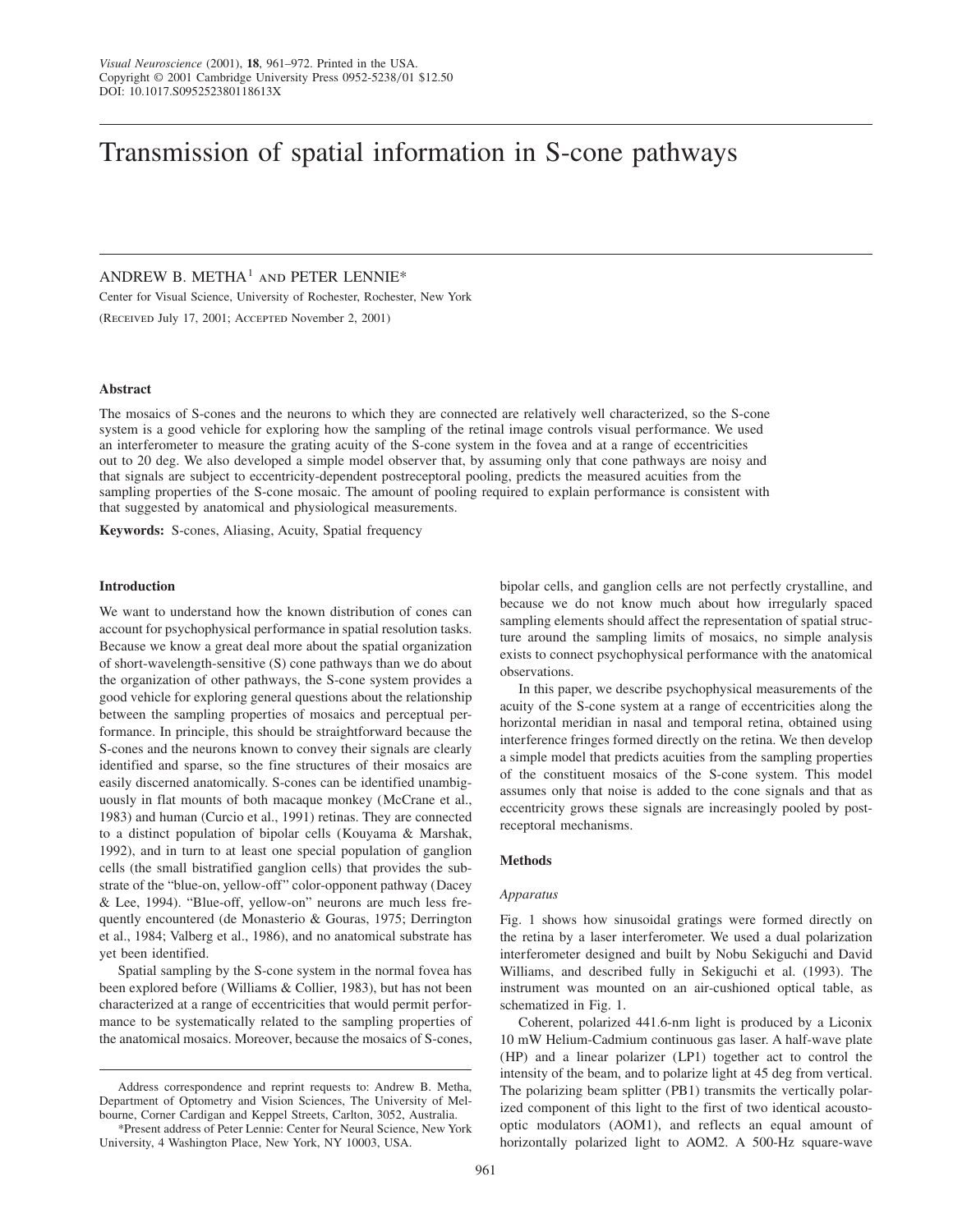He-Cd laser (441.6 nm)





**Fig. 1.** Two-channel Maxwellian view apparatus used to deliver high contrast S-cone isolating gratings. One path incorporates a 441.6-nm helium–cadmium laser interferometer to generate gratings, and a second path introduces a bright yellow adapting light to selectively reduce responses from L- and M-cones. See text for details.

current applied to each AOM chops the light into 1-ms pulses. The relative phases of these pulse trains in the two AOMs determines the contrast of the resulting interference fringe: when the pulses are exactly in phase (overlap fully) the two beams interact fully to produce a grating of unit contrast; when the pulses are out of phase, no interference occurs and the contrast is zero. Mean retinal illuminance remains constant. Using orthogonally polarized beams in this manner allows the twin light paths to share almost all optical components in the instrument, and minimizes fringe distortion from mechanical instability. The two beams are brought into exact register by mirrors M1-2 and polarizing beam splitter PB2, reflected by mirror M3 into a spatial filter (SF—a microscope objective held in reverse). This focuses the beams to pass through a  $5-\mu m$  aperture that becomes a point source of light for the next stage of the interferometer.

Lens L1 collimates light from SF, and the expanded beams pass through the circular field stop FSb1, after which they are divided

by polarizing beam splitter PB3. The transmitted vertically polarized component is focused by lens L2 to a point image in the center of the flat glass slab S. Similarly, the horizontally polarized beam is reflected by PB3 and is focused by L3 into the center of a glass slab S, which is secured in a two-axis gimbal-mount that permits its rotation about two orthogonal axes under computer-driven stepper-motor control. When S is perpendicular to the optical axis of the apparatus, the two point images will be coincident. Rotations of S from perpendicularity cause equal and opposite displacements of the point images away from the optical axis. Further optics make these two point images conjugate with the observer's pupil plane, so that rotations of S control the orientation and spatial frequency of the interference grating on the retina without the need for realigning the observer's eye. From S, the beams are again collimated and recombined by PB3 before passing through the linear polarizer PL2, whose axis of extinction is held at 45 deg with respect to both beams so as to pass equal amounts of the two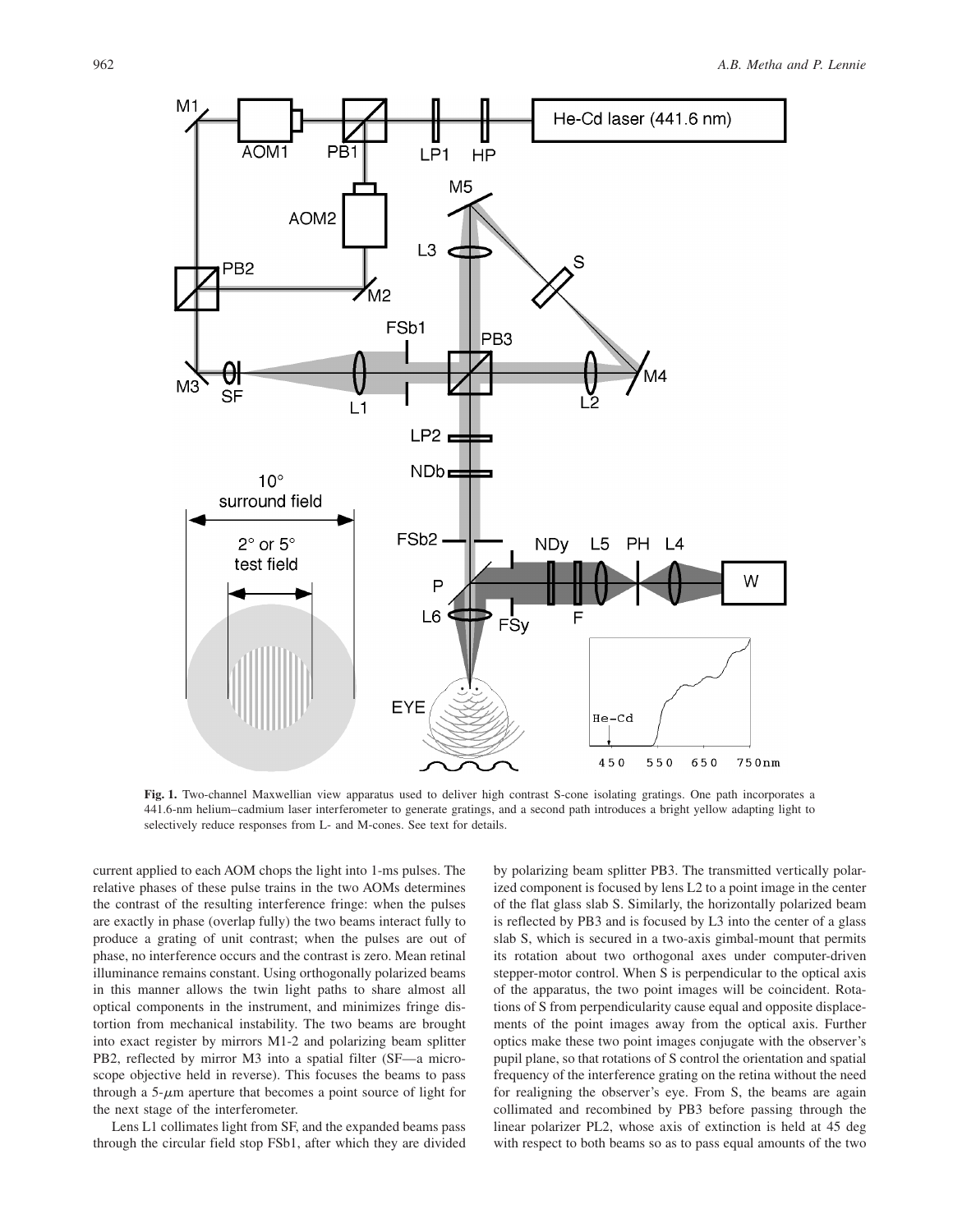components, rendering these in the same plane of polarization and thus allowing interference. The intensity of the laser light can be attenuated by placing neutral density filters at NDb. The beams pass undeviated through the field stop FSb2 and thin glass pellicle P to the Maxwellian lens L6, which focuses the two point images formed at S into the observer's entrance pupil plane. The diameter of the circular field stop FSb2 is variable and its position is conjugate with the observer's retina, allowing control over the spatial extent of the retinal interference grating.

A concentric background field is introduced into the optical path by the pellicle P. The light source is a heat-filtered tungsten lamp W, the filament of which is focused by lens L4 onto a pinhole PH to create a bright point source. This is collimated by lens L5 and rendered yellow by filter F, which has the transmission characteristic shown in the inset of Fig. 1. Background illuminance is controlled in discrete steps by calibrated ND filters at position NDy, while its size, always 10 deg, is controlled by the retinally conjugate field stop FSy. The Maxwellian lens L6 focuses this background light to a point source (diameter  $\approx$  1 mm) in the observer's entrance pupil, between the two point sources from the interferometer. The intensity and spectral composition of the lights were measured in the entrance pupil plane using a UDT radiometric power meter and a Photo Research PR650 spectrophotometer, respectively.

#### *Observers and alignment*

Four males with normal vision served as observers, although for only three were measurements made at a full range of retinal eccentricities. One observer (AR) wore spectacle lenses during testing.

A large cardboard screen in the plane of lens L6 masked the observer from the optical apparatus. Through this screen the end of an optic fiber could be placed to provide a fixation spot at defined positions out to 20 deg left and right on the horizontal meridian. Stimulus eccentricity was controlled by directing fixation at this small lit target, except when this would fall within the yellow background field; in this case the observer fixated a small mark on a microscope slide held in the retinal conjugate plane of FSy. The observer's head was held steady by a dental bite-bar mounted on a three-axis translating stage. This stage was adjusted for best eye alignment at each eccentricity. The eye was aligned axially by a knife-edge test with the top of the pupil, so that the point images were formed in the pupil plane. To align the eye vertically and horizontally, the observer exploited the Stiles-Crawford effect to maximize the apparent brightness of the stimulus field. Centered point images were not critically important because of the small image sizes and low spatial-frequency range under investigation: for example, a 20 cycle/deg stimulus required the interferometer beams to be separated by approximately 0.5 mm. Nevertheless, ophthalmic tropicamide solution was instilled to dilate the pupil and paralyze accommodation before testing. The fellow eye was occluded with a translucent cover.

## *Psychophysical Procedure*

To establish the highest spatial-frequency gratings that the observer could detect and correctly identify, we used a  $2 \times 2$ -interval forced-choice procedure. Each trial consisted of two 500-ms intervals (defined by tones), separated by 500 ms. In one interval,

randomly chosen from trial to trial, the observer was presented with an interference grating, randomly vertical or horizontal and of full contrast, while in the other interval the contrast was zero. The transition between full and zero contrast was made by adjusting the AOM pulse overlap as described above; mean luminance remained constant, as did the position of the slab that controlled fringe orientation and spatial frequency. After each trial, observers indicated by successive button presses whether a grating pattern appeared in the first or second interval (detection question), and then whether the pattern was horizontal or vertical (orientation identification question). Auditory feedback was given immediately after the detection response but because we were interested in the possibility of orientation reversals generated by aliasing (Coletta & Williams, 1987), no feedback was supplied after the identification response. In addition, because aliasing can lead to detection acuity being substantially better than identification acuity (Williams & Collier, 1983), four independent staircases simultaneously kept track of the stimulus spatial frequency. Two of these staircases (one for each orientation) were controlled by detection responses and the other two (again, one for each orientation) by identification responses. Sixty stimulus trials were presented for each staircase, with spatial frequency increased by  $0.08 \log_{10}$  units after a correct response, and decreased by  $0.16 \log_{10}$  units after an incorrect response. Trials from the different staircases were randomly interleaved.

#### *S-cone isolation*

The optical system presented observers with a monochromatic (441.6 nm) sinusoidal interference grating of variable illuminance, size, spatial frequency, contrast, and orientation, superimposed on a 10-deg concentric yellow background field of variable illuminance (see Fig. 1, inset). The test grating was free of chromatic aberration, and contrast was compromised neither by the optics of the eye, nor by diffraction effects. The yellow background light lowered selectively the L- and M-cone contrast generated by the 441.6-nm laser interference pattern, while leaving the S-cone contrast high. When background illuminance is low and the L- and M-cone contrasts are sufficiently high, acuity will be mediated by the spatially dense array of L- and M-cones, and will therefore be high; when background illuminance is raised and L- and M-cone contrasts drop below threshold, grating visibility is determined by the spatially less dense S-cone pathway, and acuity should drop abruptly. By adjusting the illuminance of the yellow background light, we can find a level at which L- and M-cone contrasts in the image are comfortably below threshold while the S-cone contrast is high, and thereby isolate the S-cone pathway as the determinant of spatial acuity.

To find the best background for S-cone isolation, we made preliminary measurements in the fovea using a circular 2-deg grating field embedded in the center of the 10-deg yellow background field. Using calibrated ND filters inserted in the background path (Fig. 1; NDy), we explored a 2.5  $log_{10}$  unit range of field illuminances in 0.5  $log_{10}$  unit steps ranging from 2.7  $log_{10}$  to 5.2  $log_{10}$  Td. Each experimental run at a different level of yellow light consisted of 240 trials, and lasted 15–20 min, depending on how quickly observers responded. We constructed psychometric functions for both detection and orientation identification, independently for each orientation. In general, performance on neither task depended on stimulus orientation, so for both detection and identification we pooled the data for vertical and horizontal gratings.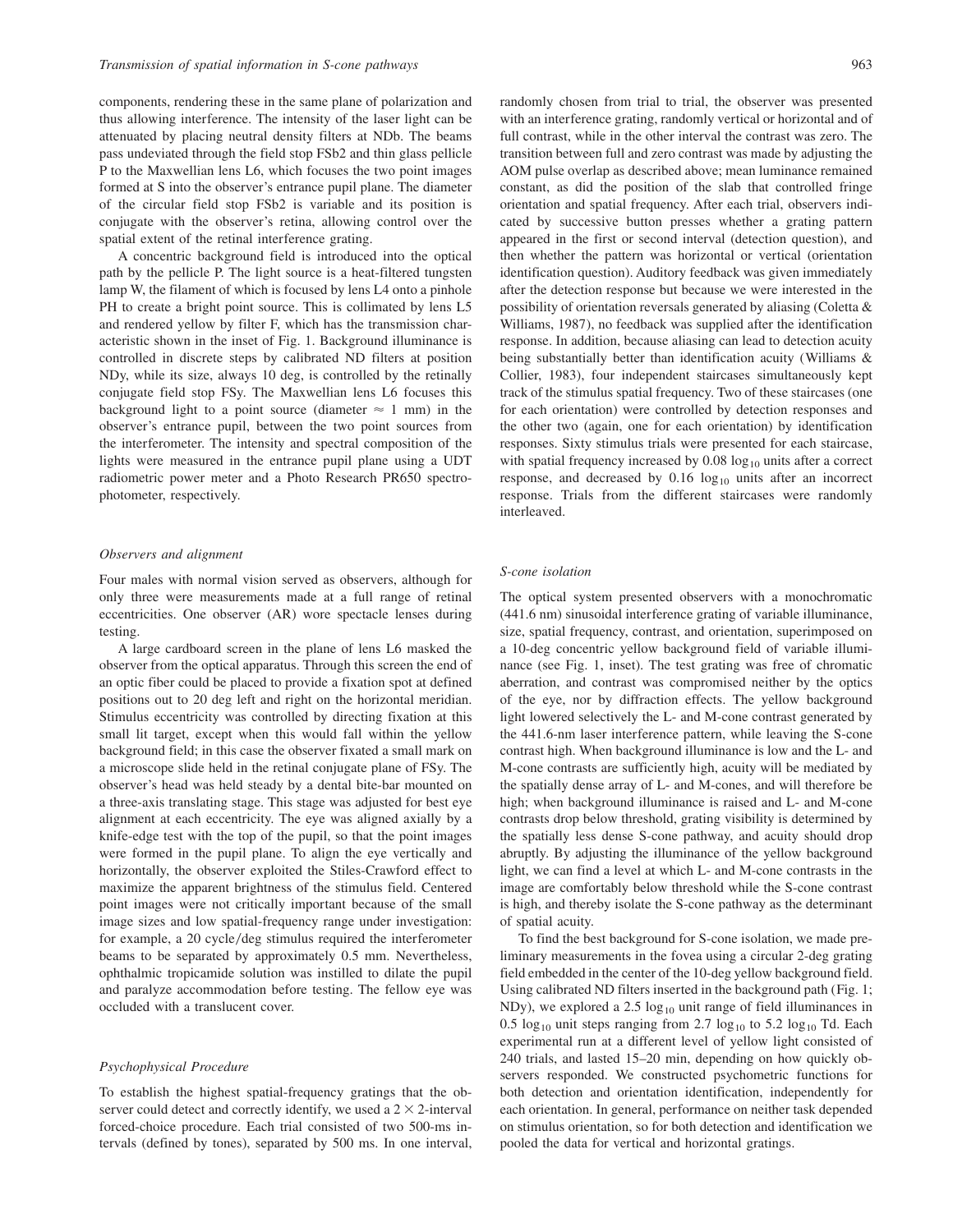#### **Analysis and results**

#### *Psychometric functions*

Fig. 2 shows sample psychometric functions plotting performance against log spatial frequency. Open squares show performance on the detection task; filled circles show performance on the orientation identification task. The smooth curves are base-2 Weibull functions falling smoothly from 100% at low spatial frequencies to chance levels (50%) as spatial frequency increases. The spatial frequency for 75% correct was taken as the threshold acuity. The standard deviation of performance at each spatial frequency was estimated from the binomial distribution (Macmillan & Creelman, 1991). This enables us to fit the data by minimizing the sum of squared normalized errors between the data and the function. The value of this sum (chi square) characterized goodness of fit. If there was a significant error in the fit  $(P < 0.05)$  the experimental run was repeated. Another benefit of this analysis is that the reliability of the 75% threshold can be estimated with a standard deviation measure given by the curve fit.

The separation of detection and identification curves in Fig. 2 presumably reflects aliasing, which prevents faithful representation of the stimulus but does not remove signals that enable it to be distinguished from a blank field (Williams & Collier, 1983). This figure shows that observer SD's detection acuity exceeds his orientation identification acuity by almost a factor of four; indeed his detection acuity is unusually good, being almost twice that of any observer in Williams and Collier's (1983) study. Detection and identification thresholds were more similar for other observers, and either measure could be used to determine the conditions under which S-cones were isolated. Fig. 3 shows, for two observers, how each acuity measure for foveally viewed patterns varied with the illuminance of the yellow background. Both identification and detection acuities were high when the background illuminance was low. Under these conditions gratings appeared as crisply defined stripes, even at the highest spatial frequencies. The numbers next to each datum in the right-hand panel indicate the L-, M-,

and S-cone contrast calculated for each background light condition, assuming the Smith-Pokorny fundamentals (Smith & Pokorny, 1975). High acuity is associated with high L- and M-cone contrasts. With increasing background illuminance, L- and M-cone contrasts fall much more rapidly than does S-cone contrast, and so does acuity, which by either measure becomes asymptotically low between  $4.7-5.2 \log_{10} Td$ , corresponding to L-, M-, and S-contrasts of 0.001, 0.004, and 0.938, respectively. At these levels we assume that the in-phase L- and M-cone contrasts are too low to contribute to threshold, which instead must be carried by the S-cone signals alone. Under these conditions, gratings appeared distinctly different from the crisply defined stripes observed at lower background light levels. All subsequent measurements were made using a 4.9 log<sub>10</sub> Td yellow background.

#### *S-cone acuity across the retina*

We used the methods described above to measure concurrently the S-cone acuities for detection and orientation identification in three observers (PL, AR, and AM) over a range of eccentricities spanning 40 deg on the horizontal meridian. For all measurements the yellow background field was fixed at 10 deg. The diameter of the monochromatic test field was 2 deg for measurements at eccentricities out to 10 deg; at greater eccentricities it was 5 deg.

Fig. 4 shows each observer's acuity for detection (open squares) and orientation identification (filled circles) as a function of eccentricity. Detection acuities are generally higher than identification acuities, but decline much less regularly with eccentricity. Best acuity of 5.8–13.9 cycle/deg at the fovea presumably reflects the fact that the 2-deg grating extended well beyond the central 0.5 deg in which there are no S-cones ( Willmer & Wright, 1954; Wald, 1967; Williams et al., 1981; Catsano & Sperling, 1982), into the region of peak density at around 1 deg (de Monasterio et al., 1985; Curcio et al., 1991). Detection acuity is on average 1.5 times better than orientation identification acuity, though the gap would presumably be bigger if pupil alignment were identical for all eccentricities (see below).



**Fig. 2.** Psychometric functions showing percent correct performance against log spatial frequency (cycles per degree). A  $2 \times 2$ -alternative forced-choice procedure was used. Open squares show performance on the detection task (i.e. deciding which of two intervals contained the grating). Filled circles show performance on the identification task (i.e. deciding whether the grating was vertical or horizontal). Responses controlled the spatial frequency of presented gratings according to four adaptive staircases: two tracking detection and two tracking identification. Threshold acuities were taken to be the spatial frequencies for which decisions were correct on 75% of trials.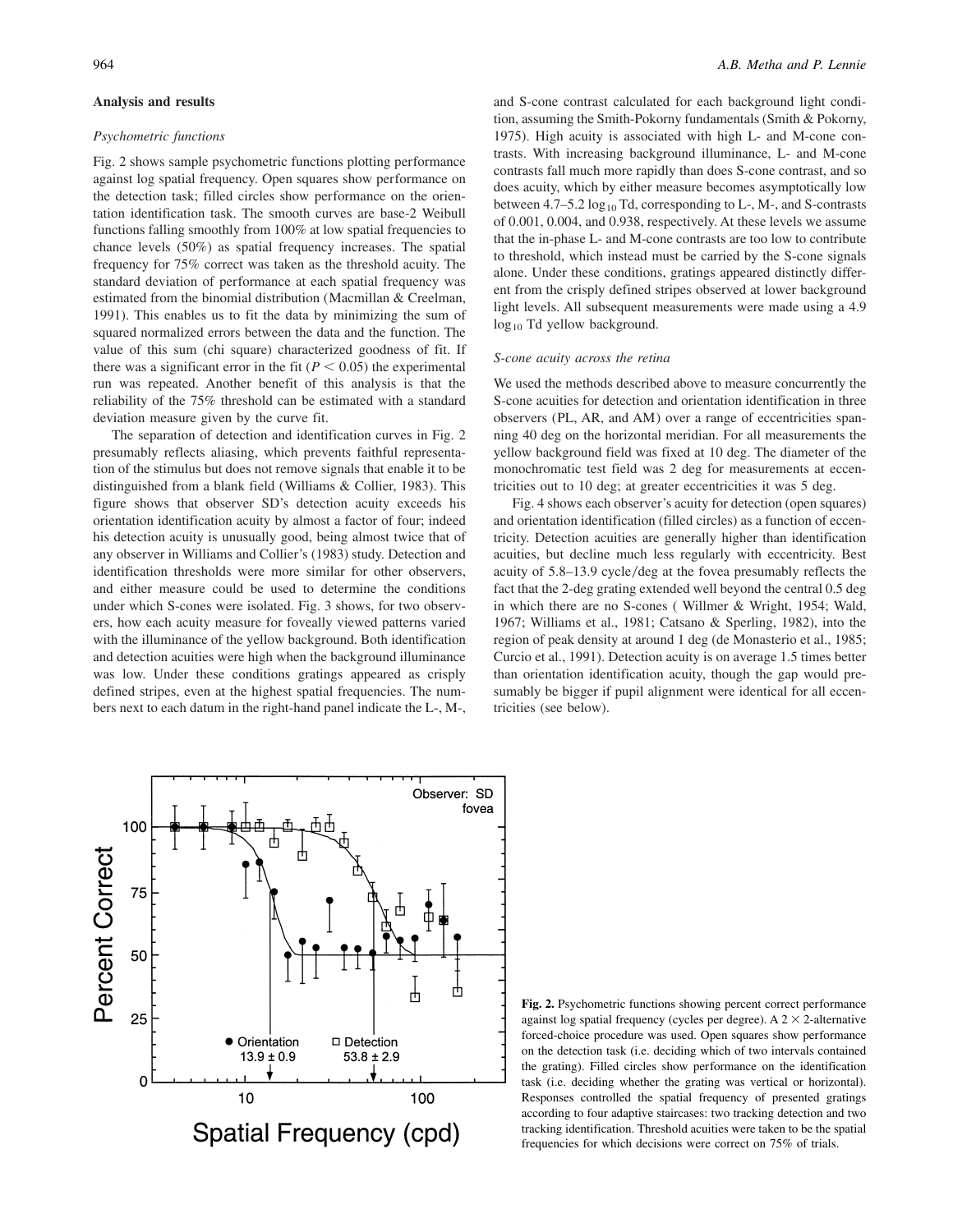

Fig. 3. Foveal detection (left) and identification (right) acuities for two observers measured over a 2.5  $log_{10}$  unit range of yellow background illuminances. Numbers adjacent to points in the right-hand panel indicate the L-, M-, and S-cone contrasts in each background condition.

The considerable variation in detection acuity, both within and between individuals, might be related to the appearance of the stimuli under different conditions. At low spatial frequencies the stimulus looked like a regular grating with well-defined orientation (although lacking the crispness seen when it was visible to L- and M-cones at lower background illuminances). With increasing spatial frequency, the pattern appeared to scintillate and became increasingly ill-defined (splotchy) as orientation identification performance fell to chance level. Stimuli in this state resemble the laser speckle pattern when the field is blank, though the contrast and temporal characteristics are sufficiently different that the two conditions can be distinguished. At yet higher spatial frequencies, even these differences disappear, and detection performance falls to chance. The appearance of the laser speckle in both the test and blank intervals varies with the axial alignment of the observer with the optical apparatus (Williams, 1985*b*; Sekiguchi et al., 1993). Despite the use of the subjective knife-edge test to achieve a standard alignment on the entrance pupil plane, small variations in alignment at different eccentricities result in different speckle patterns that raise detection thresholds by varying amounts.

When S-cones were isolated, no observer reported seeing anything like the "zebra stripes" or Moiré patterns that characterize the appearance of very high spatial-frequency achromatic patterns in the fovea. Such patterns were however seen at high spatial frequencies with lower background illuminances that permitted grating detection by M- and L-cones. When thresholds were determined by S-cones all observers reported seeing splotchy percepts of the kind first described by Williams and Collier (1983); this was true for all eccentricities tested. Identifying the orientation of the grating then became a matter of deciding whether the splotches looked more vertical or horizontal. Moiré patterns are to be expected when a grating is undersampled by a regular photoreceptor mosaic (Williams, 1985*a*). Their absence in the present S-cone isolating experiments suggests that the S-cone mosaic is at all eccentricities too irregular to generate coherent aliases.

Fig. 5 shows identification acuity averaged from Fig. 4, together with the nominal Nyquist limit of a crystalline triangular mosaic having the mean cone spacing found by Curcio et al. (1991). This makes obvious that performance exceeds the theoretical expectation near the fovea, and falls below expectation in the periphery.

#### *A model observer for S-cone acuity*

We would like to know how well the measured psychophysical performance, and perhaps the appearance of gratings, can be predicted from the sampling properties of the mosaic of S-cones and the mosaics of bipolar and ganglion cells that receive S-cone inputs. We begin by considering the sampling properties of the mosaic of S-cones.

Previous assessments of the expected performance of this mosaic (Williams et al., 1983; Curcio et al., 1991) used the sampling theorem to estimate the theoretical resolution limit of a regular (triangular) mosaic in which cone spacing is equal to the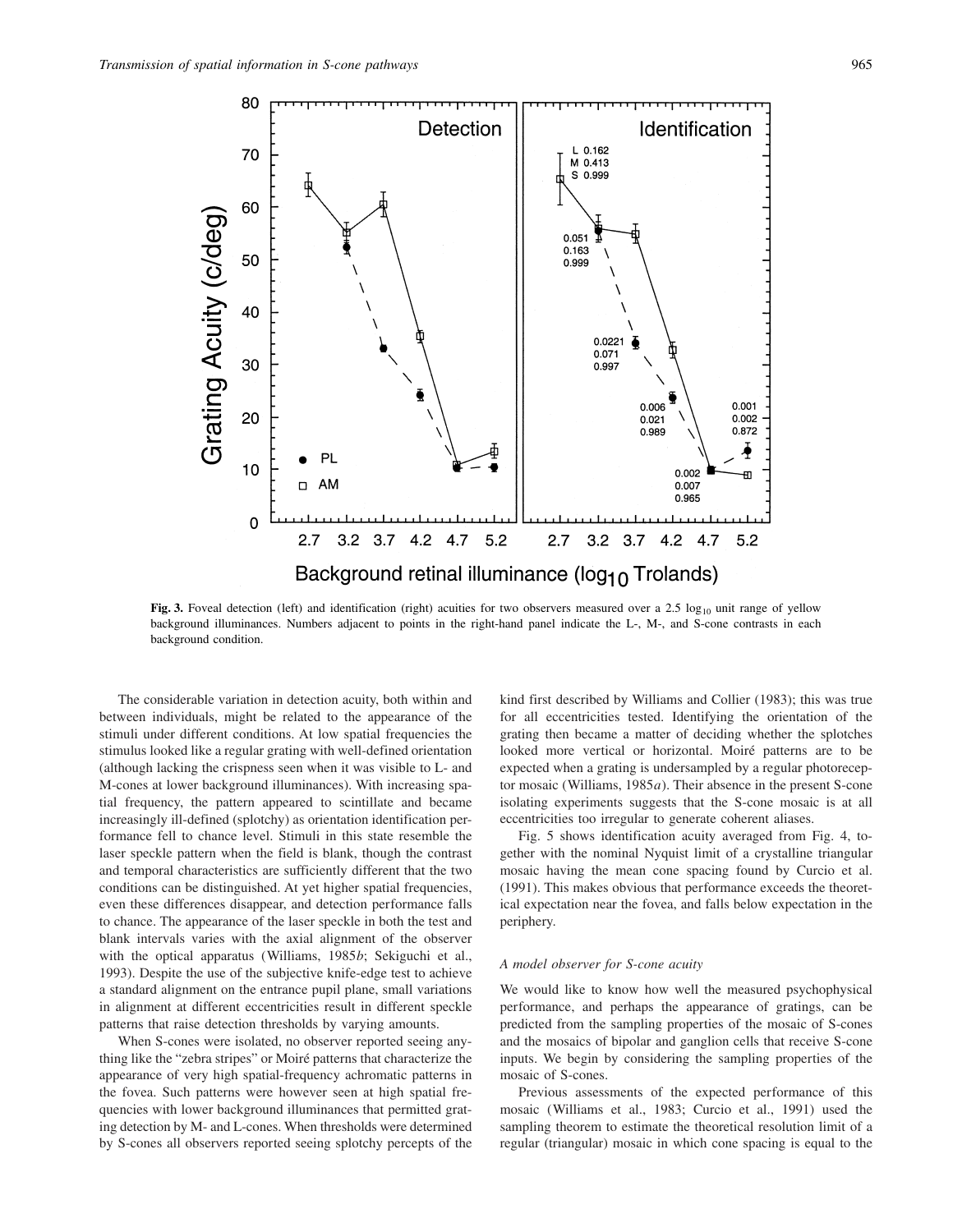

**Fig. 4.** Detection (filled circles) and identification (open squares) acuity of the S-cone system measured over a 40-deg range of eccentricities along the horizontal meridian, for three observers. Measurements at eccentricities  $\lt$  10 deg were made using a 2-deg-diameter grating patch. At greater eccentricities, a 5-deg patch was used. The shaded gray area indicates the region within which spatial aliasing occurs when gratings can be detected but not reliably identified. For three observers, detection acuities were on average about 50% higher than identification acuities.

average observed in the real retina. This tells us the highest frequency at which the structure of a grating could be represented completely by a regular mosaic, but does not allow us to predict performance on simple tasks of the kind used here: distinguishing a grating and a uniform field, or two gratings that differ in orientation by 90 deg. Very little information will be needed for reliable detection, and not much more for reliable discrimination, so even a completely regular mosaic will be able to convey something about the structure of gratings at spatial frequencies too high to permit a complete representation. This "supra-Nyquist resolution" has been characterized by Williams and Coletta (1987). Beyond this, the irregular placement of cones in the mosaic brings about a graceful rather than abrupt degradation of capacity to reconstruct gratings of spatial frequencies above the nominal sampling limit, because the signal that would form the lowfrequency alias is distributed as broadband noise (Yellott, 1982).

To predict performance, we need a more fully developed model of how an observer might detect or distinguish the signals that arise from an irregular mosaic when gratings of a given spatial

frequency fall on it. We have therefore constructed a model observer whose task is to examine the signals that arise in a mosaic of S-cones and to distinguish those arising under different conditions: a grating versus a spatially uniform field, and a vertical grating versus a horizontal one.

We begin by synthesizing five mosaics of 1600 S-cones, each having the statistical structure found in the primate retina. To do this, we use the "elastic ball" method developed by Shapiro et al. (1985). By this method, a mosaic is created by sequentially adding cones in randomly chosen positions, with the constraint that no new cone may ever lie within a specified distance from an existing cone, and that beyond this forbidden region the chance of a cone being admitted to the mosaic grows with distance. With appropriate choice of probability curve that defines this outer "soft shell", the method generates mosaics whose statistics (of distances between Voronoi neighbors and central angles of Voronoi regions) describe real S-cone mosaics in macaque (Shapiro et al., 1985) and ground squirrel (Galli-Resta et al., 1999). S-cone distributions differ in the human and macaque foveas (Bumsted & Hendrickson,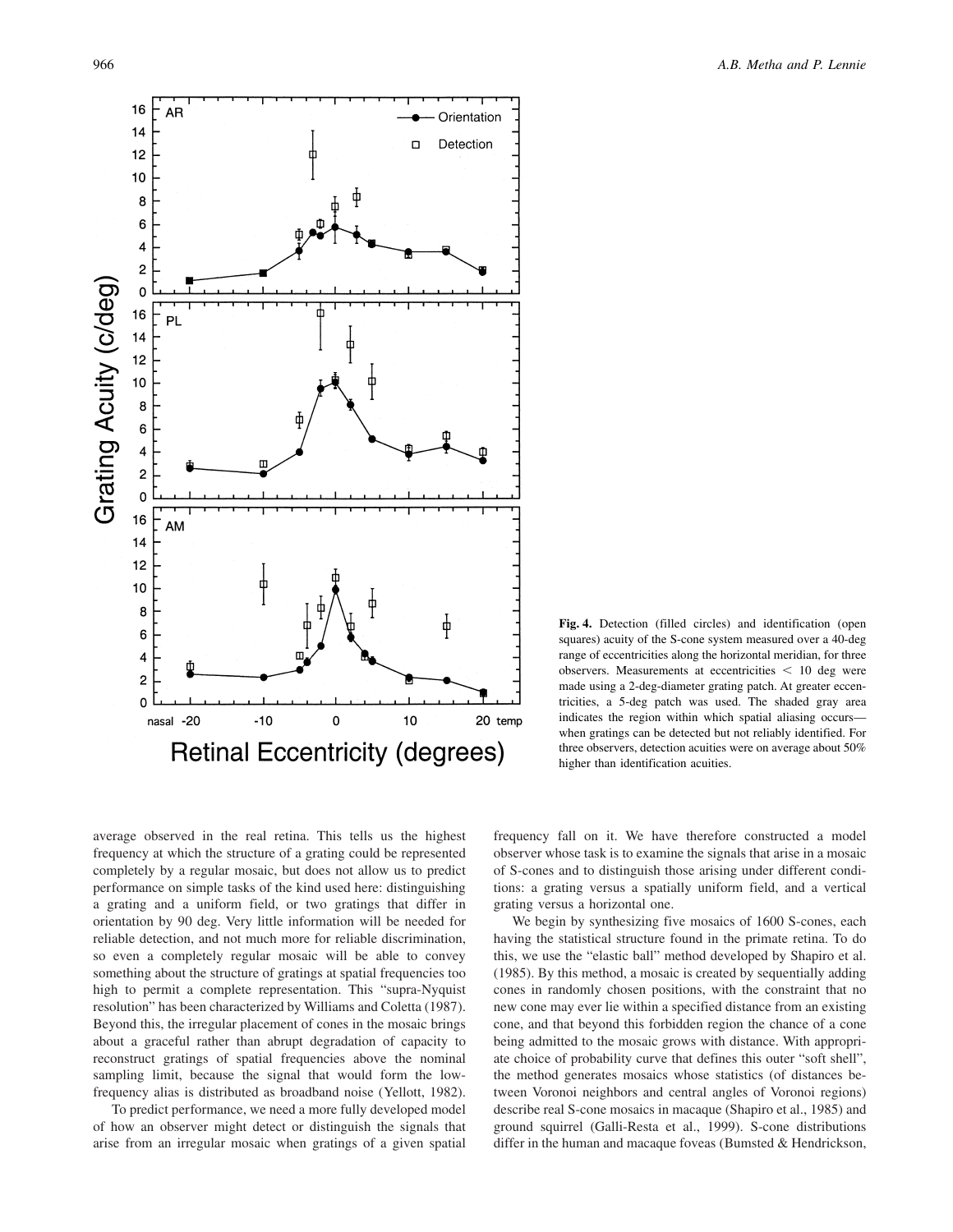![](_page_6_Figure_1.jpeg)

![](_page_6_Figure_2.jpeg)

**Fig. 5.** Average identification acuity (filled circles) for all observers at all retinal locations that measurements were made. Vertical bars show the standard deviation. Acuity peaks at the fovea and falls smoothly with eccentricity, slightly more steeply in the nasal hemi-retina. The gray line represents the nominal Nyquist limit assuming a crystalline triangular mosaic and cone densities reported by Curcio et al., 1991.

1999; Roorda et al., 2001), but are not distinguishable at the eccentricities with which we are concerned. Fig. 6 shows one of our synthesized mosaics. For each eccentricity represented in the simulation, this array was taken to represent a retinal area that, from the measurements of Curcio et al (1991), would contain 1600 S-cones. These areas ranged in size from 3.0-deg square at the fovea to 6.9-deg square at 20-deg eccentricity. Since our stimulus at the fovea extended into areas of maximal cone density, we assumed the effective foveal cone density to be the average of the peak densities on the principal meridians.

Given a particular mosaic, we present to it either a grating of 93% contrast or blank field, and calculate the signal (assumed to be proportional to quantum catch) arising from each cone. This calculation reflects the actual light levels used during psychophysical testing, and includes the random perturbations expected from quantum fluctuations. Gathering signals from all cones, the model observer's task is to distinguish the spatial distributions of signals that arise under two different conditions (a grating and a blank field of the same mean luminance) and then further to decide whether the grating was vertical or horizontal. Fig. 7 illustrates this process: signals arise from the projection of a 2-deg blank field (A) and a 2 cycle/deg vertical grating  $(B)$  onto a synthetic mosaic of S-cones representing 5-deg nasal retina.

Unless a grating has a spatial period smaller than a cone's aperture, the distribution of cone signals elicited in the mosaic will have higher variance than elicited by a spatially uniform field. Similarly, when a vertical grating lies on the mosaic the variance of the distribution of cone signals along any horizontal path will be higher on average than when the grating is horizontal. Panels 7C and 7D show the "horizontal signal" calculated by summing over horizontal slices of the cone array stimulated by a blank field and grating, respectively. The variation within the horizontal signal

reflects the amount of horizontal structure in the image. Panels 7E and 7F show the "vertical signal" calculated by summing over vertical slices of the cone array; variation within this signal reflects the amount of vertical structure in the image. To calculate performance, we deliver stimuli as we would in a psychophysical experiment. In each of the two observation intervals in a trial (one containing a vertical grating, the other blank), the model calculates the variance in the quantum catches accumulated along vertical paths and horizontal paths. The horizontal and vertical variances calculated in this way represent all the spatial information about the presence of horizontal and vertical image structure, respectively. A signal-to-noise analysis determines model decisions: for the detection task, the signal (S) is calculated as the sum of the vertical and horizontal variances arising from the grating, while the noise (N) is the sum of variances arising from the blank. The identification decision is similarly computed: since only vertical gratings are presented, the signal comprises the sum of the blankand grating-induced vertical variances, while the sum of horizontal variances determines the noise. For both tasks, correct decisions are made when the signal-to-noise ratio is greater than unity.

For each of the five synthetic mosaics that we used, and for each eccentricity at which psychophysical measurements had been made, 20 paired presentations of blank fields and gratings were delivered at each of five spatial frequencies spanning four octaves. The size of the stimulus patch was adjusted to match the conditions of psychophysical testing at each eccentricity. To account for small eye movements between fixations, the position of the patch was randomly jittered by up to 10' of arc, and the grating phase randomized, on each presentation. The synthetic psychometric functions were fitted with Weibull curves in the manner done for the psychophysical data, and the threshold acuities derived for each task were averaged across the five mosaics.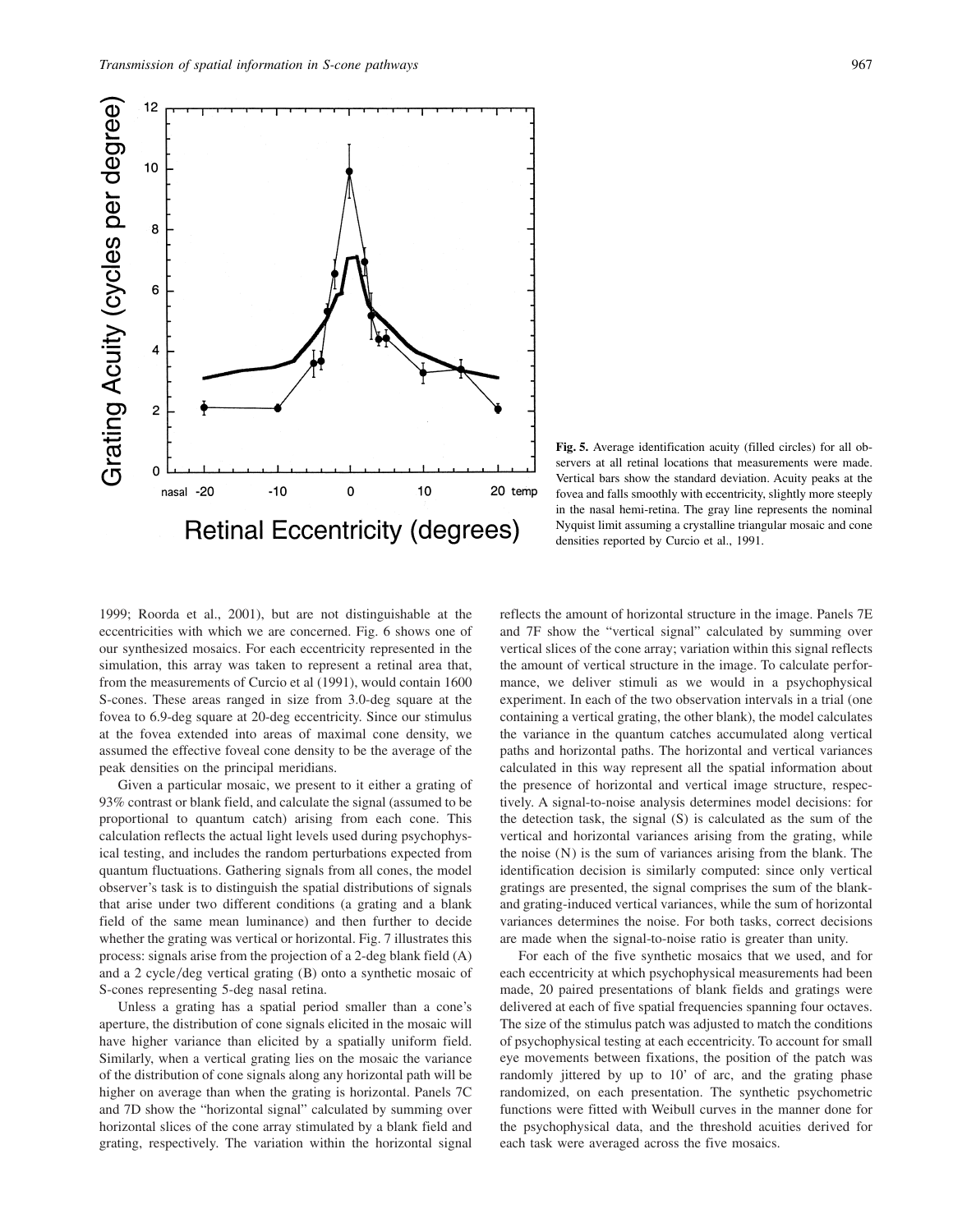![](_page_7_Picture_1.jpeg)

**Fig. 6.** Array of 1600 S-cones synthesized using the elastic ball model of Shapiro et al. (1985), with the spatial statistics (distances between Voronoi neighbors and central angles of Voronoi regions) of real mosaics. The retinal region represented by the cone array was calculated from Curcio et al.'s (1991) measurements of cone density in the human retina, and ranged from 3 deg square at the fovea to 6.9 deg square at 20-deg eccentricity. Arrays were rendered as  $256 \times 256$  pixel images for manipulation by MatLAB software (MathWorks, Inc.) used for modeling. For each condition in which we were interested, we applied the model observer to five independently generated mosaics, and took the mean estimate of performance.

For all eccentricities, this simple model yielded performance many times higher than that observed in the psychophysical experiments. The model lacks two characteristics of real visual systems that might be expected to limit both detection and identification acuities: it takes no account of noise beyond that due to quantum fluctuations, and it makes no provision for the pooling of S-cone signals at postreceptoral sites.

Noise is introduced by the speckle nature of the coherent light stimulus, and varies with the axial alignment of observers with the interferometer. Neural noise can be assumed to arise beyond the receptors, and can be referred to the source as equivalent input noise (Pelli, 1990). Any pooling of signals from cones will smear the spatial information available to subsequent analysis stages, and will reduce acuity. Such pooling is implied by light- (Kouyama & Marshak, 1992) and electron- (Calkins et al., 1998) microscopic observations of the retinal connections made by S-cones, and by electrophysiological evidence from *in-vitro* recordings made from bistratified ganglion cells that receive inputs from S-cones (Chichilnisky & Baylor, 1999).

To generate realistic thresholds, we provided for two distinct forms of signal degradation: noise added to each cone signal, and pooling of signals beyond the receptors. Noise was incorporated as uniformly distributed perturbations of specified amplitude added to the output of each cone. Pooling was incorporated by convolving the output of the synthetic S-cone array with a blurring kernel of specified diameter, prior to the decision stage.

Because detection acuity varied unsystematically among observers and across eccentricities (presumably due to axial alignment variations and not for interesting physiological reasons), we chose not to seek the additional noise level required to simulate observed detection and identification acuities in each instance. Rather, we sought the level of additional noise required to simulate the observed identification acuities (for which there was good agreement among observers and which varied smoothly as a function of eccentricity), and detection acuities that were about 1.5 times greater—the average difference across all observers and eccentricities.

The form of the pooling filter will depend on the strength and extent of functional connections between cones and bipolar cells, and between bipolar cells and ganglion cells. The available evidence on this (Calkins et al., 1998; Chichilnisky & Baylor, 1999) shows only that an on-center ganglion cell conveying S-cone information receives its principal drive from a single cone, with diminishing contributions from more distant cones. We therefore chose a conical blurring filter for convenience and simplicity . The same general conclusions are reached if the spatial pooling filter has a Gaussian or raised-cosine form.

Fig. 8 shows the effects of variations in noise and pooling on the model's acuity for a vertical grating projected on the cone array. The spatial frequency was 50% greater than the nominal Nyquist limit. Were the image being sampled by a regular mosaic it could not be completely reconstructed. Nonetheless, information about vertical striations is reliably represented. With no added noise beyond quantum fluctuations, and no postreceptoral filter (top left), detection and identification far exceed performance measured psychophysically. From left to right, stochastic noise of increasing amplitude is added to each cone's quantal catch. From top to bottom, a conical postreceptoral blurring filter of increasing diameter has been applied.

The goal was to find the combination of noise level applied globally and blurring filter size adjusted by eccentricity that best characterized the measured detection and orientation identification psychometric functions at each retinal location. Given these constraints, we found only one solution that fitted our results. Each cone's signal was perturbed by a uniformly distributed deviate with amplitude 3.5 times greater than peak quantal catch from the grating. With this level of noise, blurring filter kernel sizes could be found at each retinal location such that the model produced realistic psychometric functions with detection thresholds on average 1.56 times higher than orientation identification thresholds, much like the average of the measured data. Fig. 9 compares modeled and observed acuities for detection and identification. The dashed line shows the average measured detection acuities and the solid line shows the average measured identification acuities for four observers. Open squares and filled circles show, respectively, the average detection and orientation identification acuities obtained by applying the model to five independent synthetic S-cone mosaics. Vertical bars show the standard deviation of five determinations; the variability in the model results is similar to that observed psychophysically.

Fig. 10 shows how the size of the blurring filter required to model the psychophysical data increases with eccentricity. The top panel shows the average number of cones connected by the conical convolution filter at each eccentricity. Near the fovea, convergence of signals from only one or two cones is sufficient to model the results. At retinal locations greater than 10 deg, signals from more than ten cones are required to converge onto postreceptoral elements to reflect the measured data. If we assume that each conical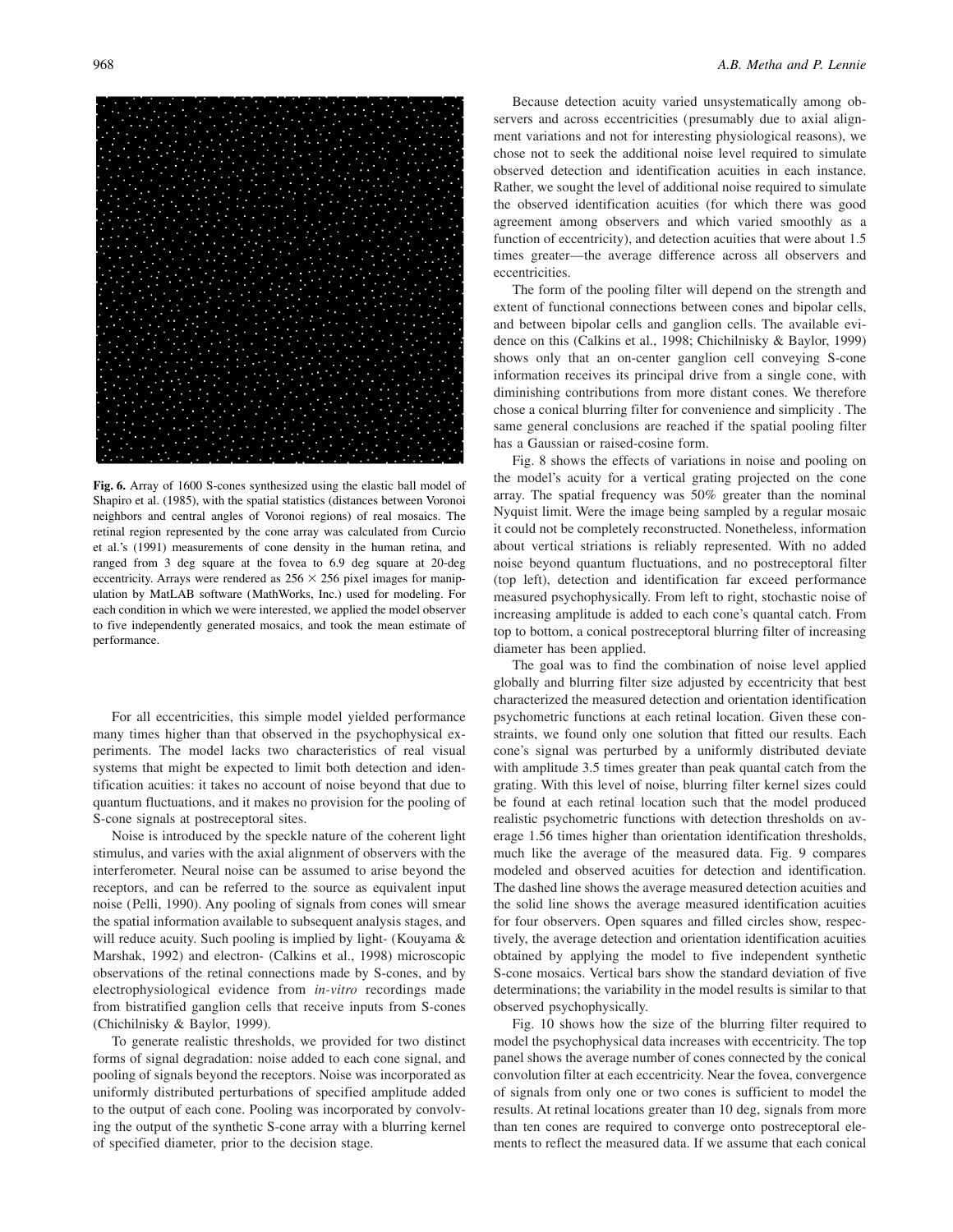![](_page_8_Figure_1.jpeg)

**Fig. 7.** Modeling detection and identification of gratings. Signals arising from the projection of a 2-deg blank field (A) and a 2 cycle/deg vertical grating with the same average luminance (B) on to a synthesized S-cone mosaic 5 deg in temporal retina. Noise (including that due to quantum fluctuations) is added to the output of each cone. C and D show the average cone signal calculated by summing along horizontal slices of the cone signal array on presentation of a blank field and grating, respectively. The variance of these traces reflects the amount of horizontal structure in the cone signals. E and F show the average cone contrast calculated by summing along vertical slices of the cone signal array. The variance of these traces reflects the amount of vertical structure in the cone signals. In each trial, both the blank field and the grating are presented: the detection decision is based on the sum of the variances arising from the blank versus the grating (i.e.  $C + E$  *vs.*  $D + F$ ) while the orientation identification decision is based on the sum of the horizontal versus vertical variances (i.e.  $C+D$  *vs.*  $E+F$ ).

filter includes a central cone, the bottom panel of Fig. 10 indicates the relative strength of input arising from this central cone. Its proportional contribution falls steadily from almost 100% at the fovea to about 20% at 20-deg eccentricity.

To provide a satisfactory account of the psychophysical results, we need both the added noise and the postreceptoral filter. Adding noise alone made it possible to simulate identification acuities, but in all cases the simulated full psychometric functions (performance *vs.* grating spatial frequency) were unrealistically flat. Moreover, without the postreceptoral filter, the psychometric functions for detection and identification were generally superimposed rather than being separated by a factor of 1.5. Altering the implementation of noise in the model from additive to multiplicative led to no improvement.

#### **Discussion**

The foveal identification acuities reported here are consistent with those reported previously. For two of three observers, identification acuity fell slightly faster in nasal than in temporal retina. This

might reflect the pronounced naso-temporal asymmetry in S-cone densities found by Curcio et al. (1991). On the assumption that Nyquist frequencies represent limiting acuities, Curcio et al. (1991) concluded, from measurements made by Hess et al. (1989), that the spacing of S-cones limits the resolving power of the S-cone pathway out to 20–30 deg. Our modeling shows that the cone mosaic could support veridical representation of spatial detail well beyond the nominal Nyquist limit, which was what we found in and near the fovea (Fig. 5). For cone arrays that are only slightly less orderly than a regular mosaic, Coletta and Williams (1987) showed that, in the fovea, gratings with spatial frequencies at twice the nominal Nyquist limit will appear as low spatial-frequency aliases at the orthogonal orientation. The psychophysical procedure used here was designed to detect any such orientation reversals, yet none were reliably found. This indicates that, out to 20 deg along the horizontal meridian, the S-cone mosaic is less regular than the foveal L and M mosaics.

Our modeling also shows that at eccentricities greater than 3 deg the mosaic alone could support much better performance than was observed, a fact most readily explained by supposing that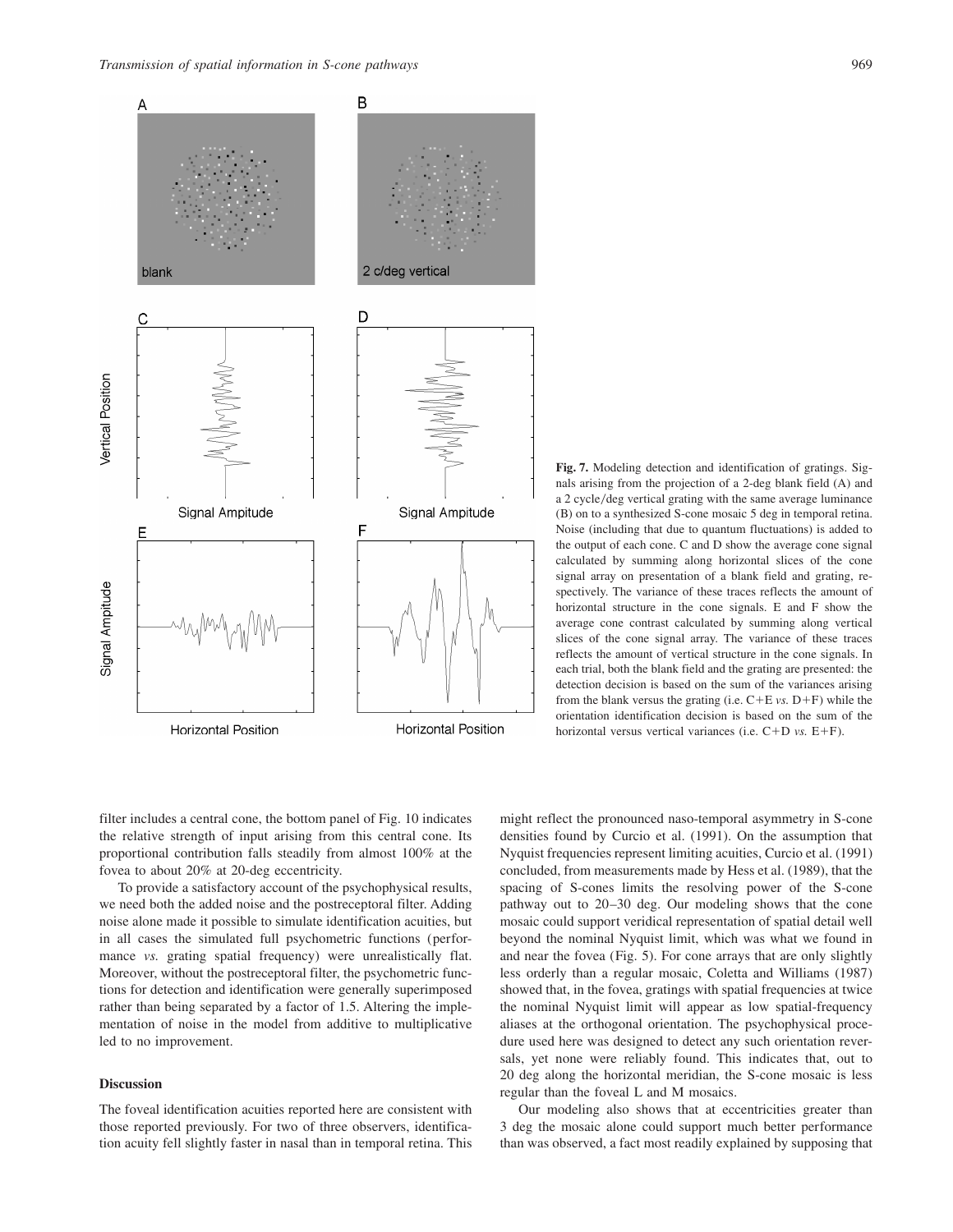![](_page_9_Figure_2.jpeg)

**Fig. 8.** Illustration of effects of noise and postreceptoral pooling of signals from a vertical grating with spatial frequency 50% greater than the nominal Nyquist limit. Top left panel illustrates signals with no noise (beyond quantum noise) and no pooling. From left to right, increasing amounts of noise are added to the quantal catch of each cone. From top to bottom, a conical blurring filter of increasing diameter has been applied to cone signals. The goal of the modeling was to find a of noise level and filter diameter that best explained psychophysical performance.

cone signals are pooled by postreceptoral mechanisms. The amount of pooling required to account for our observers' performance is consistent with the limited information available from anatomical and physiological measurements. Calkins et al. (1998), using electron-microscopic reconstruction, found that foveal bistratified (blue-on) ganglion cells received the great majority of their inputs from single S-cones, with some additional inputs from a few neighboring cones. *In-vitro* recordings from bistratified ganglion cells in 20-deg to 50-deg retina show that up to 11 cones can drive a single ganglion cell, with one cone typically contributing several times the weight of the others (Chichilnisky & Baylor, 1999).

Given the sparseness of the S-cone mosaic, it is interesting to explore the benefits and costs of pooling cone signals. If the noise in signals from cones in the pool is substantial and uncorrelated, pooling can improve the signal-to-noise ratio for stimuli that extend over the pool, but at the expense of spatial resolving power.

To better understand the consequences of pooling, we ran our model to estimate detection and identification performance for 5-deg temporal retina, where the average measured identification acuity is 4.1 cycle/deg. We fixed noise at the value earlier found to be best globally, and varied the sizes of postreceptoral filters. Fig. 11 shows, for gratings of a range of spatial frequencies from 1 cycle/deg to 16 cycle/deg, how the signal-to-noise ratio for identification, averaged over five synthetic mosaics, varied with the size of the pooling filter. Vertical bars show the standard errors of the means. At spatial frequencies below about 2 cycle/deg, increasing the size of the pooling filter leads to progressive gains in signal-to-noise ratio. At higher spatial frequencies nearer the measured acuity (4 cycle/deg), the benefits of increased pooling disappear, but increasing filter size never exacts a substantial penalty because the principal factor limiting performance is the level of noise.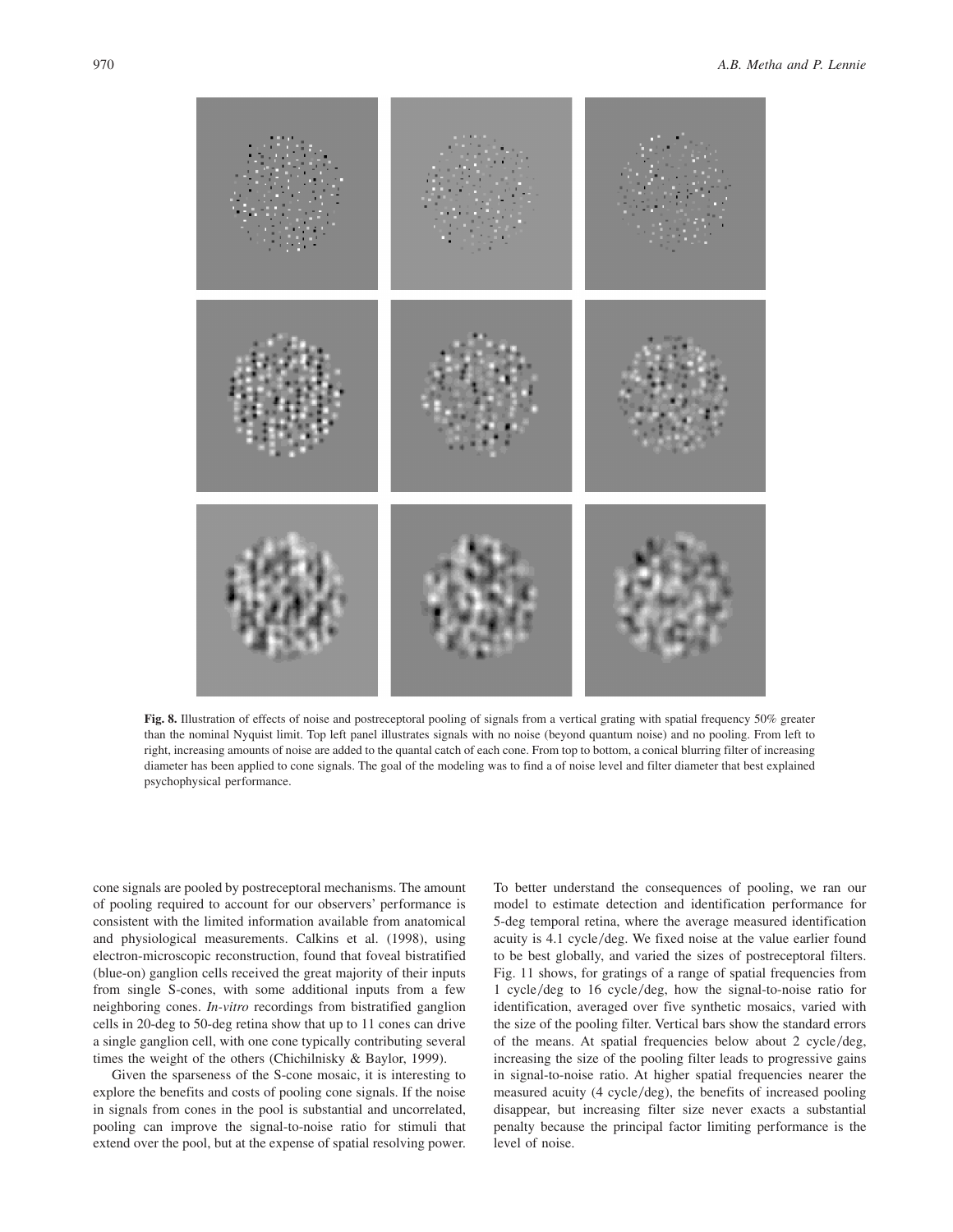![](_page_10_Figure_1.jpeg)

**Fig. 9.** Modeled detection and orientation identification thresholds as a function of eccentricity. Open squares and filled circles show, respectively, the average detection and identification acuities estimated for five synthetic S-cone mosaics. Vertical bars show one standard deviation. Results were obtained using a fixed amount of added cone noise, and with the size of the postreceptoral blurring filter adjusted to bring performance into line with that measured psychophysically. The dashed line shows the average detection threshold and the solid line shows the average identification thresholds from the psychophysical measurements.

**Fig. 10.** The size of the conical postreceptoral filter required to characterize psychophysical performance at different eccentricities. A: The average number of cones falling within the filter's diameter at each eccentricity. B: Fraction of total input to the filter provided by the central cone, assuming a cone is present at that position.